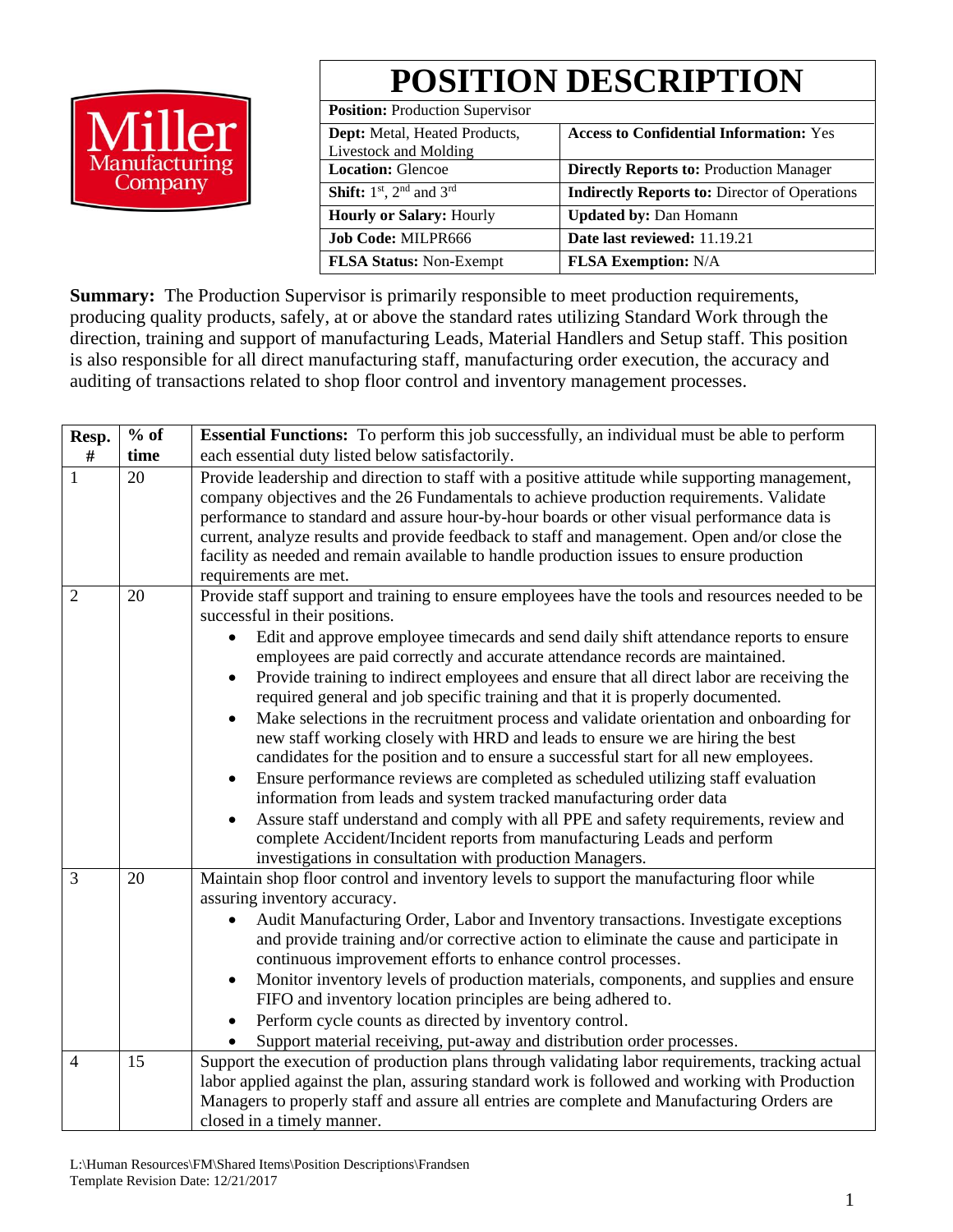|   | 10             | Assist in ensuring a safe workplace by following federal and state guidelines.                     |  |  |  |  |  |  |  |  |  |
|---|----------------|----------------------------------------------------------------------------------------------------|--|--|--|--|--|--|--|--|--|
|   |                | Approve all machine set-ups verifying material and dimensional specifications of 1st run           |  |  |  |  |  |  |  |  |  |
|   |                | part as well as repeatable, safe (OSHA compliant) production of acceptable products.               |  |  |  |  |  |  |  |  |  |
|   |                | Perform required area safety audits per the schedule and ensure that workplace safety<br>$\bullet$ |  |  |  |  |  |  |  |  |  |
|   |                | policy, measures, labeling and devices are strictly adhered to.                                    |  |  |  |  |  |  |  |  |  |
|   |                | • Ensure the safety and security of the facility every shift per the Building Security policy,     |  |  |  |  |  |  |  |  |  |
|   |                | sign off on the checklist and note any discrepancies.                                              |  |  |  |  |  |  |  |  |  |
| 6 | 10             | Assist in applying Lean Manufacturing principles to improve the cost, quality and delivery of      |  |  |  |  |  |  |  |  |  |
|   |                | products in manufacturing in coordination with production Managers.                                |  |  |  |  |  |  |  |  |  |
|   |                | Document Standard Work and ensure that it remains valid.                                           |  |  |  |  |  |  |  |  |  |
|   |                | Train and support the 5S principles of workplace organization.                                     |  |  |  |  |  |  |  |  |  |
|   | $\overline{5}$ | Complete quality assurance checks of materials, in-process assemblies and finished goods to        |  |  |  |  |  |  |  |  |  |
|   |                | ensure the quality of purchased and manufactured items.                                            |  |  |  |  |  |  |  |  |  |
|   |                | Monitor and adjust manufacturing processes and assure autonomous maintenance<br>$\bullet$          |  |  |  |  |  |  |  |  |  |
|   |                | activities are occurring as planned.                                                               |  |  |  |  |  |  |  |  |  |
|   |                | Communicate with quality, leads, managers, supply chain and maintenance as needed<br>$\bullet$     |  |  |  |  |  |  |  |  |  |
|   |                | regarding material or processing issues that occur or need ongoing attention.                      |  |  |  |  |  |  |  |  |  |

| <b>Company Wide Expectations:</b> |                                                                                             |  |  |  |  |  |  |  |  |  |
|-----------------------------------|---------------------------------------------------------------------------------------------|--|--|--|--|--|--|--|--|--|
| 100%                              | Remain Drug and Alcohol free while on Frandsen Corporation premises and within the scope of |  |  |  |  |  |  |  |  |  |
|                                   | duty.                                                                                       |  |  |  |  |  |  |  |  |  |
|                                   | Understand and comply with all Frandsen Corporation policies and procedures.                |  |  |  |  |  |  |  |  |  |
|                                   | Support the Mission, Goal and Core Values                                                   |  |  |  |  |  |  |  |  |  |
|                                   | Observe safety and security policies and procedures and use equipment and materials         |  |  |  |  |  |  |  |  |  |
|                                   | accordingly.                                                                                |  |  |  |  |  |  |  |  |  |
|                                   | Duties may be added, deleted or modified at any time, at the discretion of management, via  |  |  |  |  |  |  |  |  |  |
|                                   | written, verbal, formal, or informal means.                                                 |  |  |  |  |  |  |  |  |  |

**Competency Expectations of All Employees:** The following are basic skills expected of all employees to be able to perform a job within the company at a satisfactory level.

|   | <b>Problem solving—identifies and resolves problems in a timely manner, gathers and analyzes information</b>  |
|---|---------------------------------------------------------------------------------------------------------------|
|   | skillfully and maintains necessary communication                                                              |
| 2 | <b>Interpersonal skills</b> —maintain open communication with fellow employees, supervision, and              |
|   | management, remains open to others' ideas and exhibits willingness to try new things                          |
| 3 | Planning/organizing—prioritize and plans work activities and uses time efficiently                            |
| 4 | <b>Quality control</b> —demonstrates accuracy and thoroughness and monitors own work to ensure quality        |
| 5 | Adaptability—adapts to changes in the work environment, manages competing demands and is able to deal         |
|   | with frequent change, delays or unexpected events                                                             |
| 6 | <b>Dependability—consistently at work and on time, follows instructions, responds to management direction</b> |
|   | and solicits feedback to improve performance                                                                  |
| 7 | Professionalism—maintains professional appearance and attitude at all times                                   |
| 8 | <b>Confidentiality</b> – holds confidential information received from the company in strict confidence and    |
|   | exercises a reasonable degree of care to prevent disclosure to others.                                        |

**Knowledge, Skills and Abilities (KSA's):** The requirements listed below are representative of the knowledge, skill and/or ability required to successfully perform the essential functions of the job.

## **Knowledge, Education, Experience and/or Certifications:**

- Requires a high school diploma or general education degree (GED).
- Requires at least two years of experience working within a manufacturing environment, preferably at a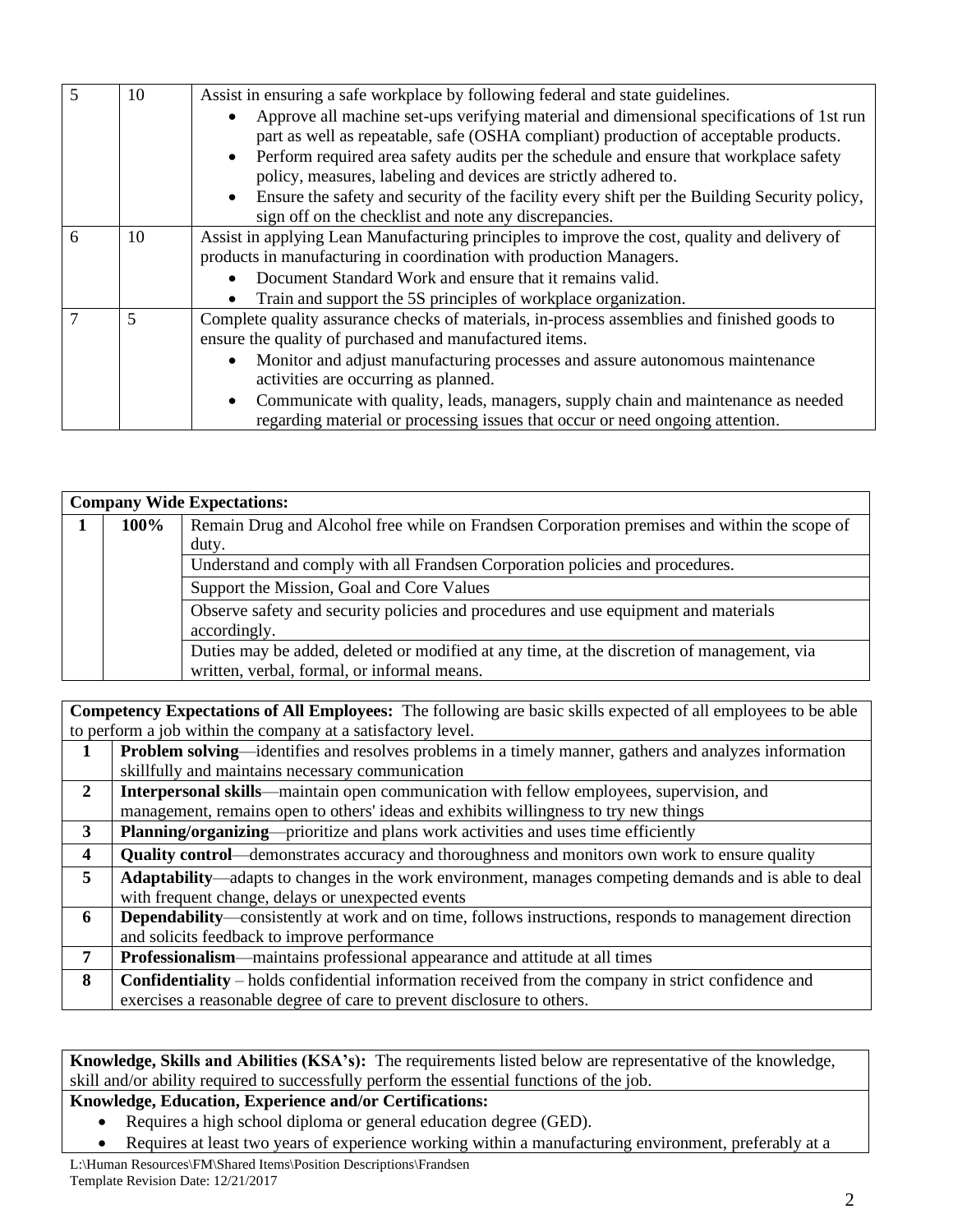supervisory level.

- Requires Forklift certification (training and certification will be provided).
- On-the-job training may be required.

### **Skills & Abilities:**

- Communicate effectively with co-workers and management.
- Ability to read and interpret documents such as work instructions, IOP, procedure manual and safety rules.
- Fill out general communication paperwork in written form legibly for easy understanding.
- Must be able to verbally pass on information to employees.
- Read, analyze, and interpret general business periodicals, professional journals, technical procedures, governmental regulations and professional drawings.
- Write reports, business correspondence, and procedure manuals.
- Present information to and respond to questions from groups of managers, clients, customers, and the general public.
- Read instruments such as gauges and indicators on equipment (on the job training may be required).
- Apply common sense understanding to carry out detailed, but non-engaging, written and oral instructions.
- Define problems, collect data, establish facts and draw valid conclusions.
- Apply good judgment in recognizing scope of authority.
- A qualified candidate must possess the ability to add, subtract, multiply, and divide in all units of measure, using whole numbers, fractions, and decimals.
- Interpret and apply abstract concepts such as fractions, percentages, ratios, and proportions to practical situations.
- Use of depth perception, close vision, and color vision are all continuously required.

## **PHYSICAL DEMANDS:**

The physical demands described here are representative of those that must be met by an employee to successfully perform the essential functions of this job. Reasonable accommodations may be made to enable individuals with disabilities to perform the essential functions.

| Weight    | Never | Rarely    | Occasionally | Frequently | Continuously | Examples | Height |
|-----------|-------|-----------|--------------|------------|--------------|----------|--------|
| in pounds | 0%    | $1 - 10%$ | 11-33%       | 34-66%     | 67%          |          |        |
| $1 - 10$  |       |           |              | X          |              |          |        |
| $11-20$   |       |           |              | X          |              |          |        |
| $21 - 35$ |       |           | X            |            |              |          |        |
| $35 - 50$ |       |           | X            |            |              |          |        |
| 51-75     |       | X         |              |            |              |          |        |
| 76-100    | X     |           |              |            |              |          |        |
| $100+$    | X     |           |              |            |              |          |        |

## **Lifting Requirements**

#### **Movement Requirements**

|                       | Never<br>0% | Rarely<br>$1 - 10%$ | Occasionally<br>11-33% | Frequently<br>34-66% | Continuously<br>67% | Examples |
|-----------------------|-------------|---------------------|------------------------|----------------------|---------------------|----------|
| Standing              |             |                     |                        |                      | Х                   |          |
| Walking               |             |                     |                        |                      | X                   |          |
| <b>Sitting</b>        |             |                     | X                      |                      |                     |          |
| Talking or hearing    |             |                     |                        |                      | X                   |          |
| Touch/Feeling         |             |                     |                        | X                    |                     |          |
| Climb/Balance         |             | X                   |                        |                      |                     |          |
| Kneeling/Crouch/Squat |             |                     | X                      |                      |                     |          |
| Reaching upward or    |             |                     |                        | X                    |                     |          |